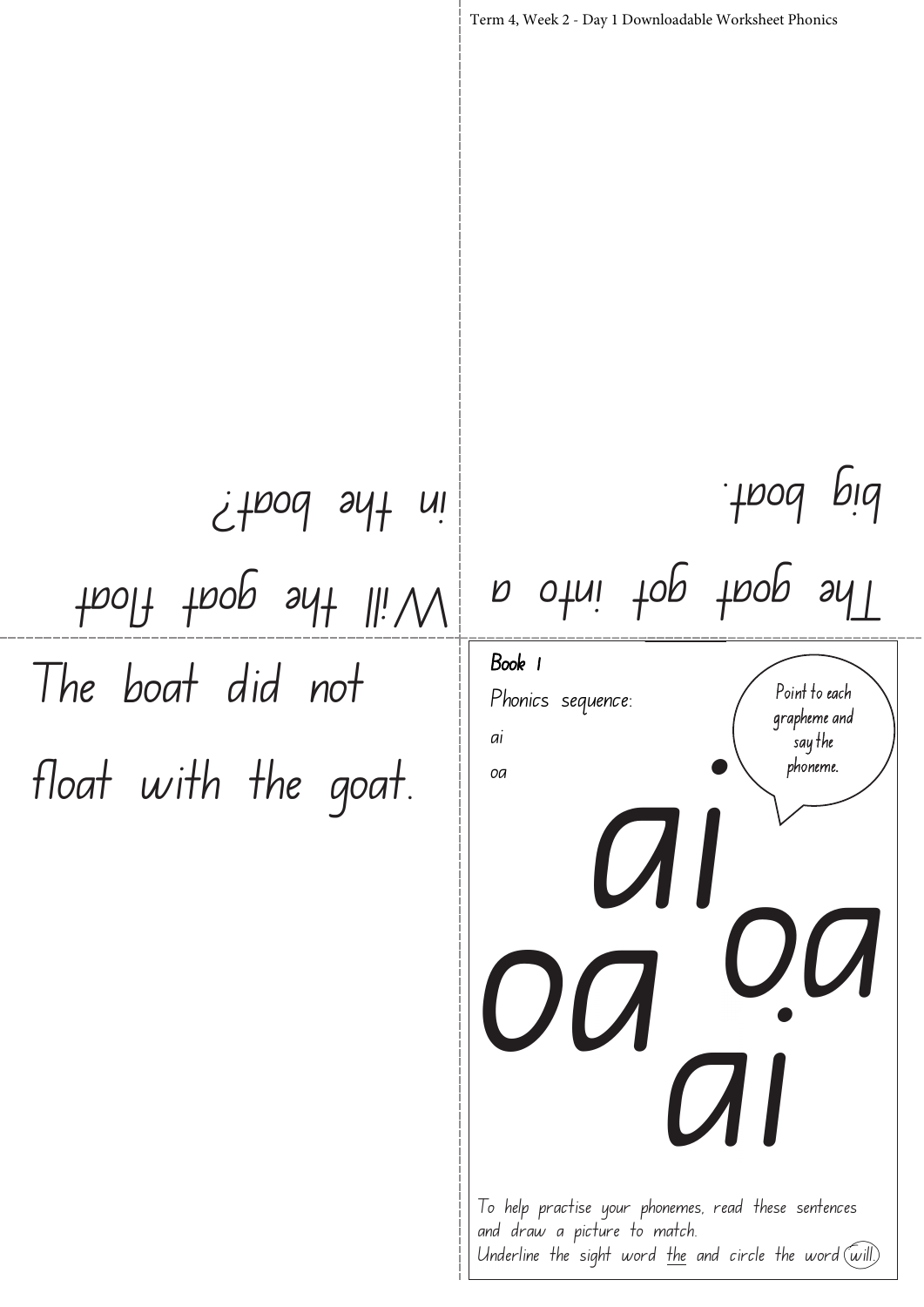I got soaked on the boat. Point to each grapheme and  $\frac{1}{3}$  say the phoneme. Term 4, Week 2 - Day 2 Downloadable Worksheet Phonics Book 2 Phonics sequence: ai oa ai oa  $15000$  ay $1$  dn ob  $1$ poq hu uo  $big$   $24 + 110$  duns red boat. oa **CAI** To help practise your phonemes, read these sentences and draw a picture to match. Underline the sight word  $l$  and circle the word  $(\overline{f}he)$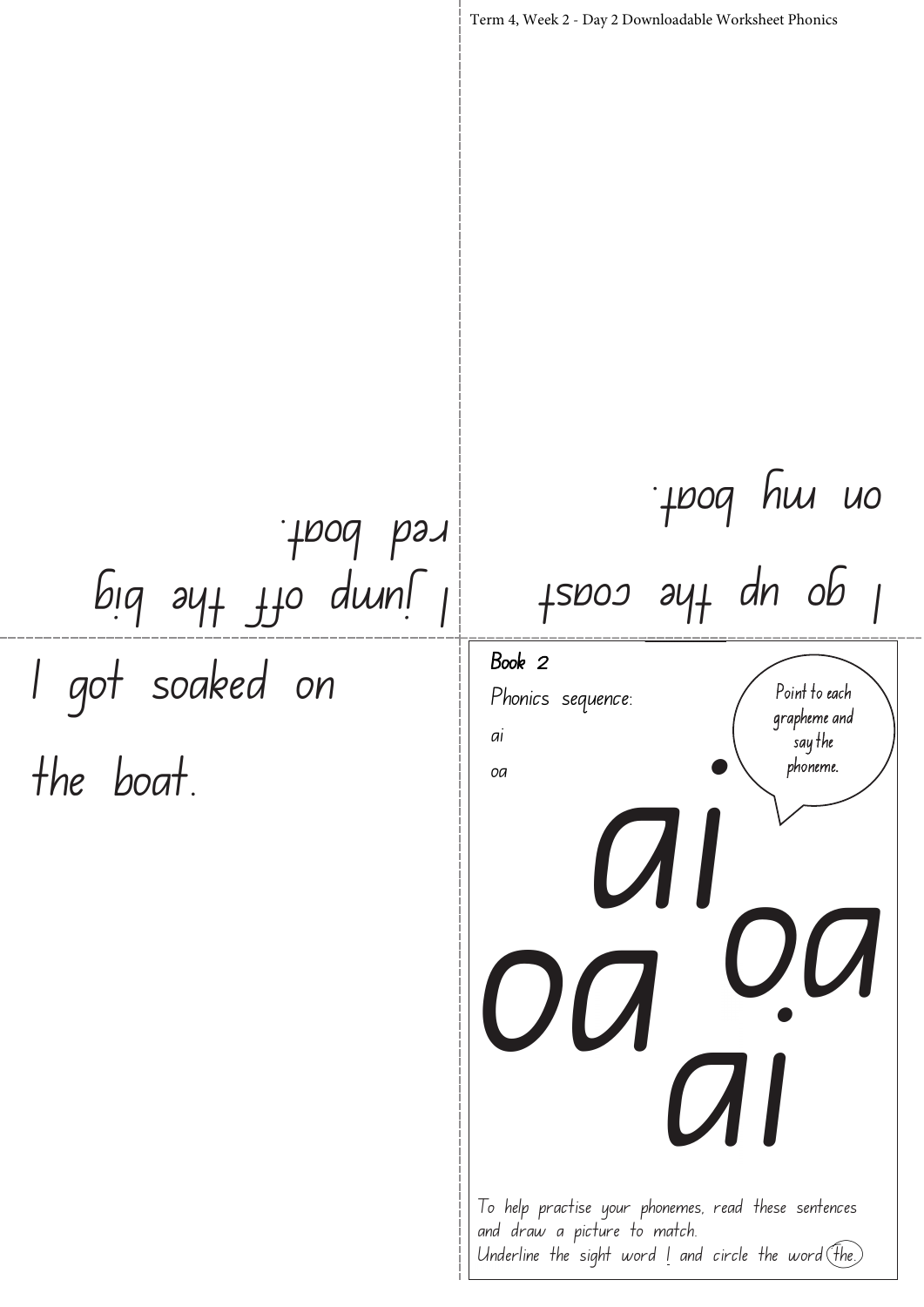It was a pain! I did not want it to stain. Point to each grapheme and  $\frac{1}{3}$  say the phoneme. Term 4, Week 2 - Day 3 Downloadable Worksheet Phonics Book 3 Phonics sequence: ai oa ai  $\overline{O}$ I got pink paint on my coat. oa **CAI** thos snt bashoe in a pail.

To help practise your phonemes, read these sentences and draw a picture to match. Underline the sight word  $\omega$ as and circle the word  $\widehat{f}$  the